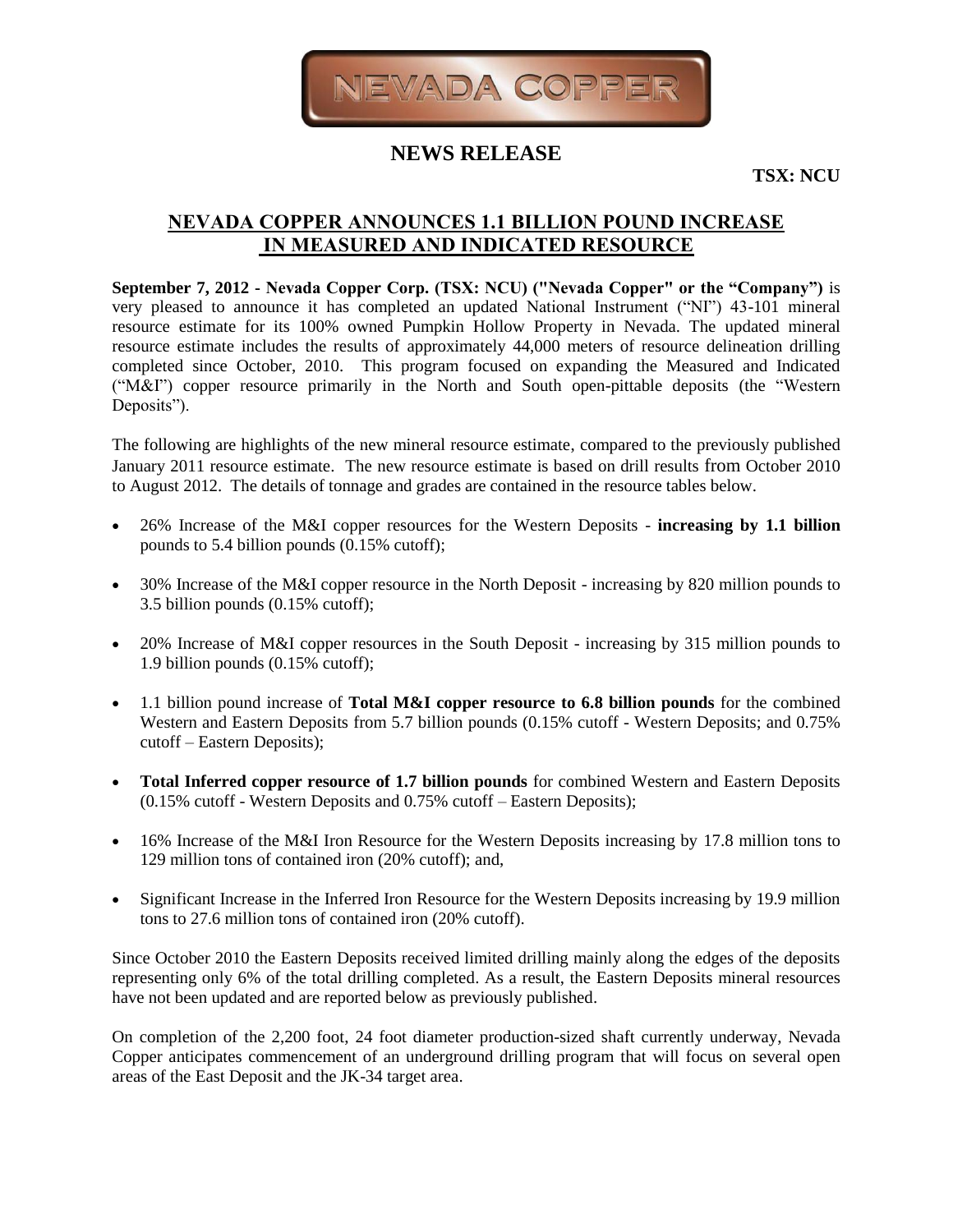In considering the cutoff grades in the tables below, it should be noted that the cutoff grades for the Eastern deposits and the Western Deposits are different due to differing mining methods and costs. The cutoff grade ranges in the resource tables below are specific to the individual deposits.

In preparing economic analyses, appropriate cut-off grades are determined for use for the mining plans, either underground or open pit, developed as part of any feasibility study. The cut-off grades used in resource tables below are indicative of those used in Nevada Copper's National Instrument 43-101 Technical Report-Feasibility Study filed on SEDAR [\(www.sedar.com\)](http://www.sedar.com/) in February 2012.

The Pumpkin Hollow mineral resource summary, by deposit area, is as follows:

**Category Cutoff Grade (%Cu) Tons (000) Grade (%Cu) Contained Copper (000 lbs) Gold Grade opt Gold (000 ozs) Silver Grade opt Silver (000 ozs) Cu Equiv. %** Measured | 0.20 | 186,037 | 0.48 | 1,793,250 | 0.002 | 318 | 0.054 | 10,124 | 0.531 Measured | 0.15 | 237,915 | 0.41 | 1,954,874 | 0.002 | 368 | 0.049 | 11,620 | 0.460 Indicated 0.20 348,389 0.43 3,023,109 0.001 478 0.052 18,141 0.461 Indicated | 0.15 | 494,141 | 0.35 | 3,493,351 | 0.001 | 613 | 0.045 | 22,414 | 0.379 **M&I Total 0.20 534,426 0.45 4,816,359 0.001 796 0.053 28,265 0.481 M&I Total 0.15 732,056 0.37 5,448,225 0.001 981 0.046 34,034 0.400**

**WESTERN DEPOSITS - MEASURED AND INDICATED RESOURCES - AS AT SEPTEMBER 2012**

# **WESTERN DEPOSITS - INFERRED RESOURCES - AS AT SEPTEMBER 2012**

| Category | <b>Cutoff</b><br>Grade<br>$\left(\frac{9}{6}Cu\right)$ | <b>Tons</b><br>(000) | Grade<br>$(\% Cu)$ | <b>Contained</b><br>Copper<br>$(000$ lbs) | Gold<br>Grade<br>opt | Gold<br>$(000 \text{ ozs})$ | <b>Silver</b><br><b>Grade</b><br>opt | <b>Silver</b><br>$(000 \text{ ozs})$ | Cu<br>Equiv.<br>$\frac{0}{0}$ |
|----------|--------------------------------------------------------|----------------------|--------------------|-------------------------------------------|----------------------|-----------------------------|--------------------------------------|--------------------------------------|-------------------------------|
| Inferred | 0.20                                                   | 138.149              | 0.40               | .094.775                                  | 0.001                | 150                         | 0.049                                | 6,775                                | 0.430                         |
| Inferred | 0.15                                                   | 225,073              | 0.31               | 1,388,107                                 | 0.001                | 219                         | 0.41                                 | 9,296                                | 0.416                         |

*Copper equivalency is based on \$3.00 per pound for copper, \$1400 per ounce gold and \$20 per ounce silver and metallurgical recoveries of 92%, 78% and 57.5% for copper, gold and silver respectively.*

#### **EASTERN DEPOSITS - MEASURED AND INDICATED RESOURCES - AS AT JANUARY 17, 2011**

| Category             | <b>Cutoff</b><br>Grade<br>$\left(\% \text{Cu}\right)$ | <b>Tons</b><br>(000) | Grade<br>$(\%$ Cu) | <b>Contained</b><br><b>Copper</b><br>$(000$ lbs) | Gold<br>Grade<br>opt | Gold<br>$(000 \text{ ozs})$ | <b>Silver</b><br>Grade<br>opt | <b>Silver</b><br>$(000 \text{ ozs})$ | Cu Equiv.<br>$\frac{0}{0}$ |
|----------------------|-------------------------------------------------------|----------------------|--------------------|--------------------------------------------------|----------------------|-----------------------------|-------------------------------|--------------------------------------|----------------------------|
| Measured             | 1.00                                                  | 9,206                | 1.81               | 333,324                                          | 0.011                | 104                         | 0.24                          | 2,205                                | 2.080                      |
| Measured             | 0.75                                                  | 12.497               | 1.56               | 390,372                                          | 0.01                 | 128                         | 0.216                         | 2,699                                | 1.805                      |
| Indicated            | 1.00                                                  | 24,338               | 1.72               | 835,589                                          | 0.01                 | 247                         | 0.245                         | 5,971                                | 1.971                      |
| Indicated            | 0.75                                                  | 38,092               | 1.4                | 1,069,452                                        | 0.008                | 321                         | 0.213                         | 8,118                                | 1.605                      |
|                      |                                                       |                      |                    |                                                  |                      |                             |                               |                                      |                            |
| <b>M&amp;I</b> Total | 1.00                                                  | 33,544               | 1.74               | 1,168,913                                        | 0.01                 | 351                         | 0.244                         | 8,176                                | 1.991                      |
| <b>M&amp;I</b> Total | 0.75                                                  | 50,589               | 1.45               | 1,459,824                                        | 0.009                | 449                         | 0.213                         | 10,817                               | 1.675                      |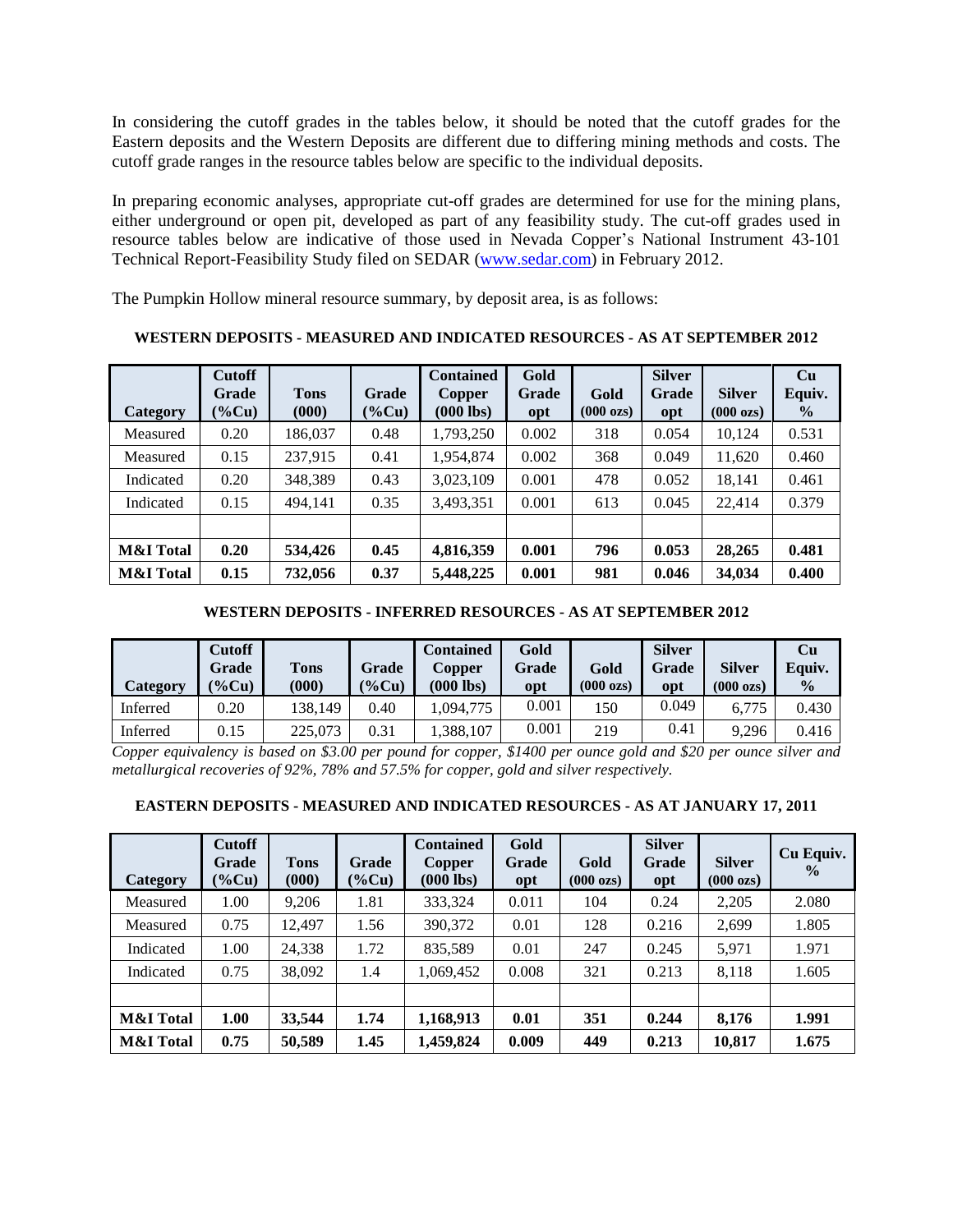| Category | <b>Cutoff</b><br>Grade<br>$\left(\% \text{Cu}\right)$ | <b>Tons</b><br>(000) | Grade<br>$(\% Cu)$ | <b>Contained</b><br>Copper<br>$(000$ lbs) | Gold<br><b>Grade</b><br>opt | Gold<br>$(000 \text{ ozs})$ | <b>Silver</b><br>Grade<br>opt | <b>Silver</b><br>$(000 \text{ ozs})$ | Cu<br>Equiv.<br>$\frac{0}{0}$ |
|----------|-------------------------------------------------------|----------------------|--------------------|-------------------------------------------|-----------------------------|-----------------------------|-------------------------------|--------------------------------------|-------------------------------|
| Inferred | .00.                                                  | 4.926                | l.45               | 143.313                                   | 0.002                       | 10                          | 0.101                         | 498                                  | .511                          |
| Inferred | 0.75                                                  | 2.098                | 1.11               | 267.533                                   | 0.002                       | 24                          | 0.065                         | 792                                  | . 164                         |

**EASTERN DEPOSITS - INFERRED RESOURCES - AS AT JANUARY 17, 2011**

*Copper equivalency is based on \$3.00 per pound for copper, \$1400 per ounce gold and \$20 per ounce silver and metallurgical recoveries of 92%, 78% and 57.5% for copper, gold and silver respectively.*

Tonnage, grades and totals in the tables above may not total due to rounding.

# **Iron Resources**

Nevada Copper has also updated the standalone estimate of the iron resource at Pumpkin Hollow. Nevada Copper is continuing to assess the commercial viability of the large iron by-product found within, and contiguous to, the copper-gold-silver deposits at Pumpkin Hollow.

The following tables summarize only those iron resources amenable to open-pit mining methods in the Western deposits:

| Category             | <b>Iron</b><br>$\frac{0}{0}$<br><b>Cutoff</b> | <b>Tons</b><br>(000s) | <b>Iron</b><br>Grade<br>$\frac{0}{0}$ | <b>Tons Iron</b><br>(000s) |  |
|----------------------|-----------------------------------------------|-----------------------|---------------------------------------|----------------------------|--|
| Measured             | 20                                            | 243,007               | 32.8                                  | 79,759                     |  |
| Measured             | 30                                            | 133,897<br>39.4       |                                       | 52,736                     |  |
|                      |                                               |                       |                                       |                            |  |
| Indicated            | 20                                            | 157,219               | 31.4                                  | 49,140                     |  |
| Indicated            | 30                                            | 71,188                | 39.4                                  | 28,041                     |  |
|                      |                                               |                       |                                       |                            |  |
| <b>M&amp;I</b> Total | 20                                            | 400,226               | 32.2                                  | 128,899                    |  |
| <b>M&amp;I</b> Total | 30                                            | 205,085               | 39.4                                  | 80,777                     |  |
|                      |                                               |                       |                                       |                            |  |
| Inferred             | 20                                            | 93,127                | 29.6                                  | 27,562                     |  |
| Inferred             | 30                                            | 35,4082               | 38.8                                  | 13.721                     |  |

**IRON RESOURCES WESTERN DEPOSITS - AS AT SEPEMBER 2012**

\* Tonnage, grades and totals may not total due to rounding.

# **Drill-Hole Database**

The updated resource is based on a database that now consists of over 740 drill holes containing in excess of 335,200 meters (1,100,000 feet) of drilling and over 89,000 assays. The 2011 and 2012 program consisted of 94 resource holes totaling 47,700 meters (156,500 feet) and 10 hydrological, and geotechnical holes that totaled 3,900 meters (12,800 feet).

**Gregory French, CPG, M.Sc., VP, Senior Project Manager, commented**, "*The drilling program since late 2010 has proved to be extremely successful in expanding the M&I resources in the North and South Deposits which focused primarily on the North Deposit and increased by over 800 million pounds or*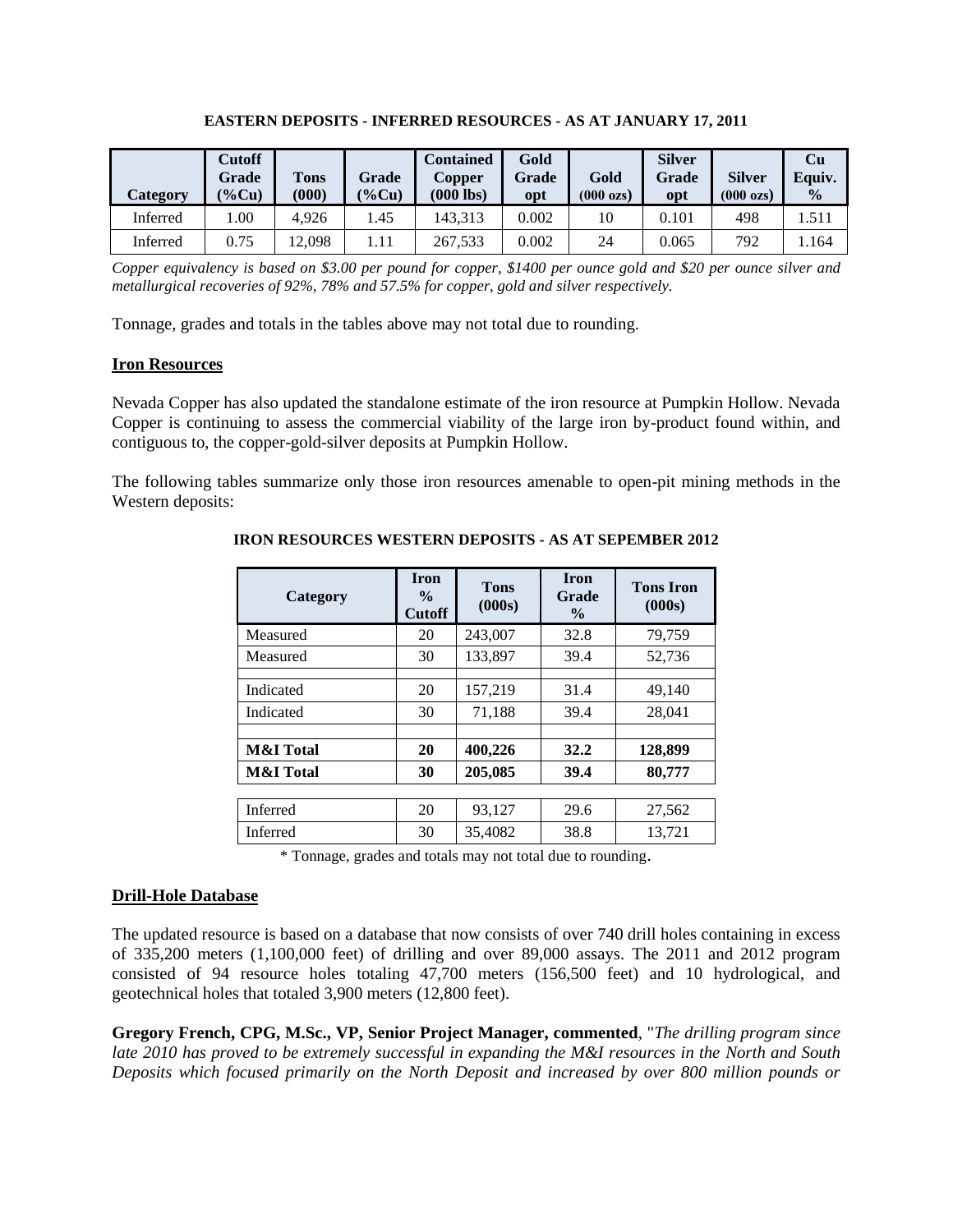*32%. We are extremely pleased that these results have exceeded our initial expectations while mineralization still remains open in both the North and South Deposits.* 

*The addition of more than 1.1 billion pounds of copper to the previous 4.3 billion pounds of copper in the M&I category is expected to have a very positive impact on already robust project economics. The combination of converting waste and inferred material within the current feasibility open pit designs to M&I and the new mineralization discovered in the North Deposit is expected to yield a larger and deeper ultimate North Pit. Based on limited pit design work by Tetra Tech, we believe that this will significantly increase mineable reserves within the designed pits, subject to the results of an updated feasibility study encompassing the Western deposits. This study is targeted for release in January 2013. Additionally, the updated resource estimate further supports our expectation that the North and South pits will merge. We anticipate that merged pits should produce both operational and project capital synergies, whilst extending the mine life of the North Deposit by several years."*

### **Qualified Person**

The completed updated mineral resource estimate was prepared by the mineral resource and mining division of Tetra Tech Inc. an industry leading international engineering firm by, or under the direction of, Dr. Rex Bryan, SME Registered Member, an independent Qualified Person as set forth by Canadian National Instrument 43-101.

The Pumpkin Hollow drilling program is under the supervision of Gregory French, CPG, M.Sc., Vice President, Senior Project Manager of Nevada Copper Corp. Mr. French is a non-independent Qualified Person as defined in Canadian National Instrument 43-101 and is responsible for the preparation of the technical information in this news release.

A National Instrument 43-101 technical report, including the updated mineral resource estimate, will be filed on SEDAR within the next 45 days and will also be available on the company's website.

#### **NEVADA COPPER CORP.**

#### **Giulio T. Bonifacio, President & CEO**

#### *Cautionary Language*

*This news release includes certain statements and information that may contain forward-looking information within the meaning of applicable Canadian securities laws. All statements in this news release, other than statements of historical facts, including the likelihood of commercial mining, securing as strategic partner, expanding the mineral resources and reserves and possible future financings are forward-looking statements. Such forward-looking statements and forward-looking information specifically include, but are not limited to, statements concerning: Nevada Copper Corp. (the "Company") plans at the Pumpkin Hollow Project; the timing of granting of key permits; from the Feasibility Study: the estimated metal production and the timing thereof; capital and operating costs, future metal prices and cash flow estimates derived from the foregoing.* 

*Forward-looking statements or information relate to future events and future performance and include statements regarding the expectations and beliefs of management and include, but are not limited to, statements with respect to the estimation of mineral resources and reserves, the realization of mineral resources and reserve estimates, the timing and amount of estimated future production, capital costs, costs of production, capital expenditures, success of mining operations, environmental risks and other mining related matters. Often, but not always, forward-looking statements and forward-looking information can be identified by the use of words such as "plans", "expects", "potential", "is expected", "anticipated", "is targeted", "budget", "scheduled", "estimates", "forecasts", "intends", "anticipates", or "believes" or the negatives thereof or variations of such words and phrases or statements that certain actions, events or results "may", "could", "would", "might" or "will" be taken, occur or be achieved. Forward-looking statements or information include, but are not limited to, statements or information with respect to*